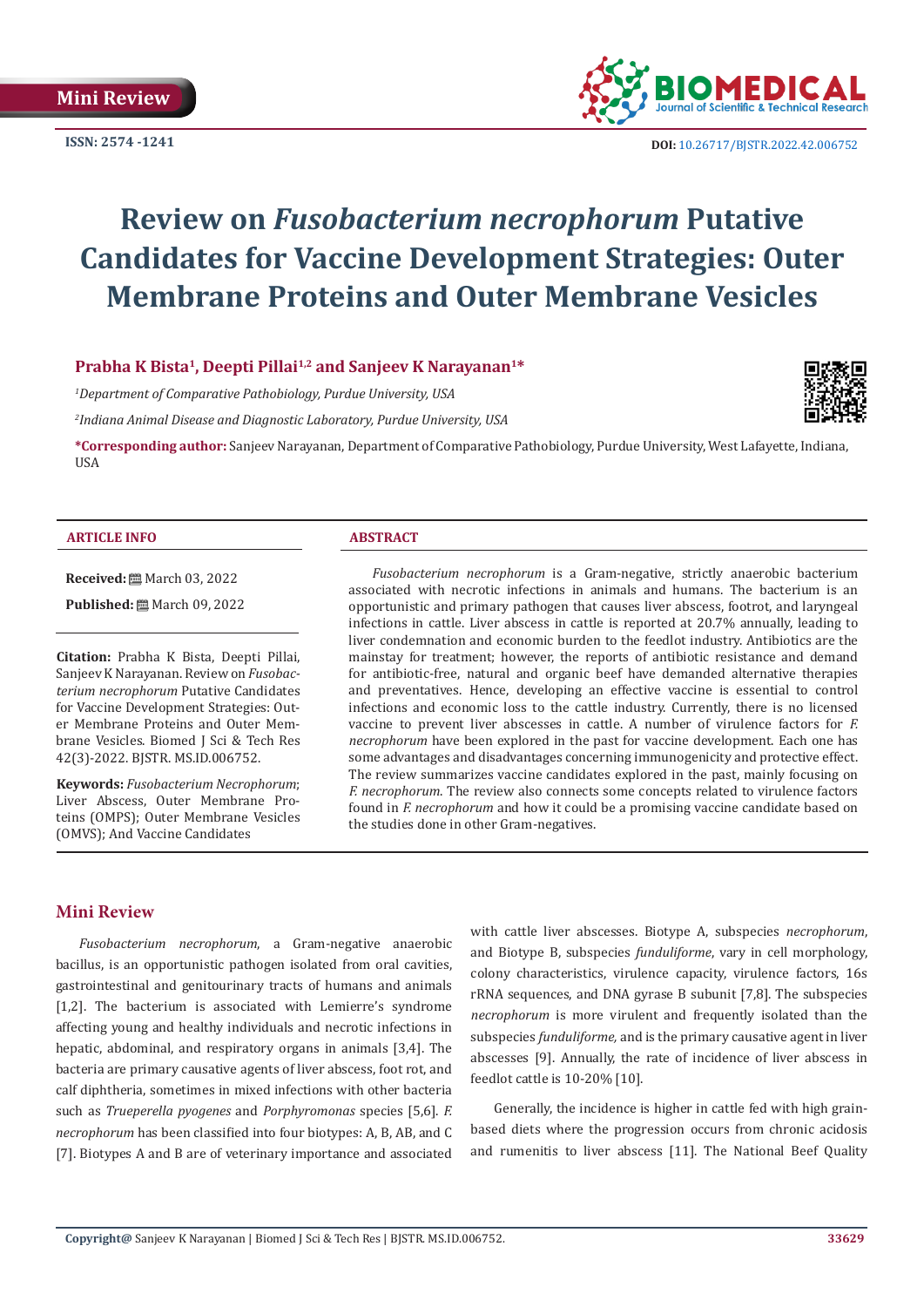Report 2016 has reported a liver abscess rate of 20.7%, causing liver condemnation [12]. Thus, this infection and search for a cure have been of economic importance in the feedlot industry. So far, the antibiotics such as tylosin-phosphate and virginiamycin have been approved as antimicrobial feed additives to control liver abscesses [13]. More generally, with the potential threat of antimicrobial resistance [14], new approaches and preventive strategies are needed, including vaccination. There is no successful vaccine against *F. necrophorum*, which has pointed out the need to investigate different vaccine candidates. This mini-review provides an overview of different vaccine candidates investigated in the past and other virulence factors that could be explored as a promising target for a vaccine.

#### **Lipopolysaccharide (LPS) and Hemagglutinin**

*F. necrophorum* has several virulence factors, including leukotoxin, lipopolysaccharides (LPS), hemolysin, hemagglutinin, outer membrane adhesins, extracellular proteases, and other enzymes. [1,9,15-17]. Currently, the focus has been looking into proteins as vaccine candidates, mainly surface proteins (LPS), membrane proteins (OMPs and OMVs), and secreted proteins (hemolysins).

*F. necrophorum* lipopolysaccharide and hemagglutinin plays a crucial role in disease pathogenesis. LPS can induce endothelial cell injury, toxic hepatitis and has anti-phagocytic property, thus indicating its role in eliciting an immune response [18,19]. Similarly, haemagglutinin of *F. necrophorum* has the ability to agglutinate chicken, human RBCs, and bovine platelets. Kanoe and Yamanaka reported that antisera specific for hemagglutinin reduced bacterial adherence and platelets aggregation, indicating the role of haemagglutinin in the bacterial attachment during the initial stages of abscess formation [20,21]. However, the protective functions of LPS and hemagglutinin have not been reported.

#### **Exotoxins: Hemolysin and Leukotoxin**

Leukotoxins are critical virulence factors involved in the pathogenesis of anaerobic infection. In *F. necrophorum*, leukotoxin plays a significant role in the pathogenesis of bovine liver abscesses. Its production is directly proportional to the severity of abscesses in cattle [22]. Leukotoxin induces cellular activation and apoptosis of bovine leukocytes for inflammation modulation [15]. Studies have demonstrated that recombinant leukotoxoid challenge in a mouse model induced good immune protection [1].

Similarly, another virulence factor that has a role in the pathogenesis of *F. necrophorum* is hemolysin. Iron acquisition is required for bacterial colonization and is critical for invasive infections such as liver abscess. Studies show that the production of hemolysin helps in successful colonization of *F. necrophorum*

during infection by iron acquisition mechanism- a key role in pathogenesis [23].

The fact about the co-existence of *F. necrophorum* with T. *pyogenes* in liver abscesses in cattle is well documented in the literature. This symbiotic relation is mediated through pathogenic synergy between these two pathogens where T. *pyogenes* creates an anaerobic environment for the initial establishment of *F. necrophorum*. In turn, *F. necrophorum* produces leukotoxin to protect T. *pyogenes* from phagocytosis [24]. A study was conducted to examine the combination of leukotoxoids of *F. necrophorum* and bacterin of *T. pyogenes* [25]. However, the vaccine was only effective in low prevalence settings because of the biases related to the pen effect and antibiotics effect on recurrent infections in the studied group.

*T. pyogenes* is also found in mixed infections with other anaerobes such as *Clostridium perfringens*. A study conducted in a mouse model showed that pyolysin of *T. pyogenes* and phospholipase C of *Clostridium perfringens*, when used in combination, was effective in immuno-protection and reduced infections in mice challenged with *T. pyogenes* or *Clostridium perfringens* [26–28]. Based on the studies mentioned above, evaluating pyolysin and leukotoxin/ hemolysin combinations would be a possible combination to explore.

#### **Outer Membrane Proteins (OMP)**

OMPs of Gram-negative bacteria serve as a barrier for any toxic materials entering the bacterial cell. The OMPs are associated with host-bacteria interaction, adhesion, and induction of protective immunity [29]. Like other Gram-negative bacteria, the primary infection in *F. necrophorum* commences by attachment to the epithelial and endothelial cells of the liver and ruminal wall [17, 30] The attachment is facilitated by different adhesins and toxins, causing colonization and establishment in the liver parenchyma to cause an abscess [9,31]. Studies show that after the rumen entry, *F. necrophorum* enters through aggravated regions of the ruminal surface and enters portal circulation. Once trapped in the liver, it causes abscesses [11]. The OMPs of *F. necrophorum* facilitate direct interactions with the host and likely contain important constituents involved during infection, transmission, and survival, including putative vaccine candidates [17,32]. Therefore, a multivalent vaccine including OMPs and leukotoxin has been proposed in the past.

Previous studies identified adhesins that could have a potential role in the attachment of *F. necrophorum* to the host cells. Kumar et al., 2013 identified four adhesins (17kDa, 24kDa, 40kDa, and 74kDa) with high binding affinity to bovine adrenal gland endothelial cell line (EJG), *in-vitro*. Later, one of these adhesins was characterized as 42.4 kDa OMP FomA. [32]. FomA has been characterized in *F.*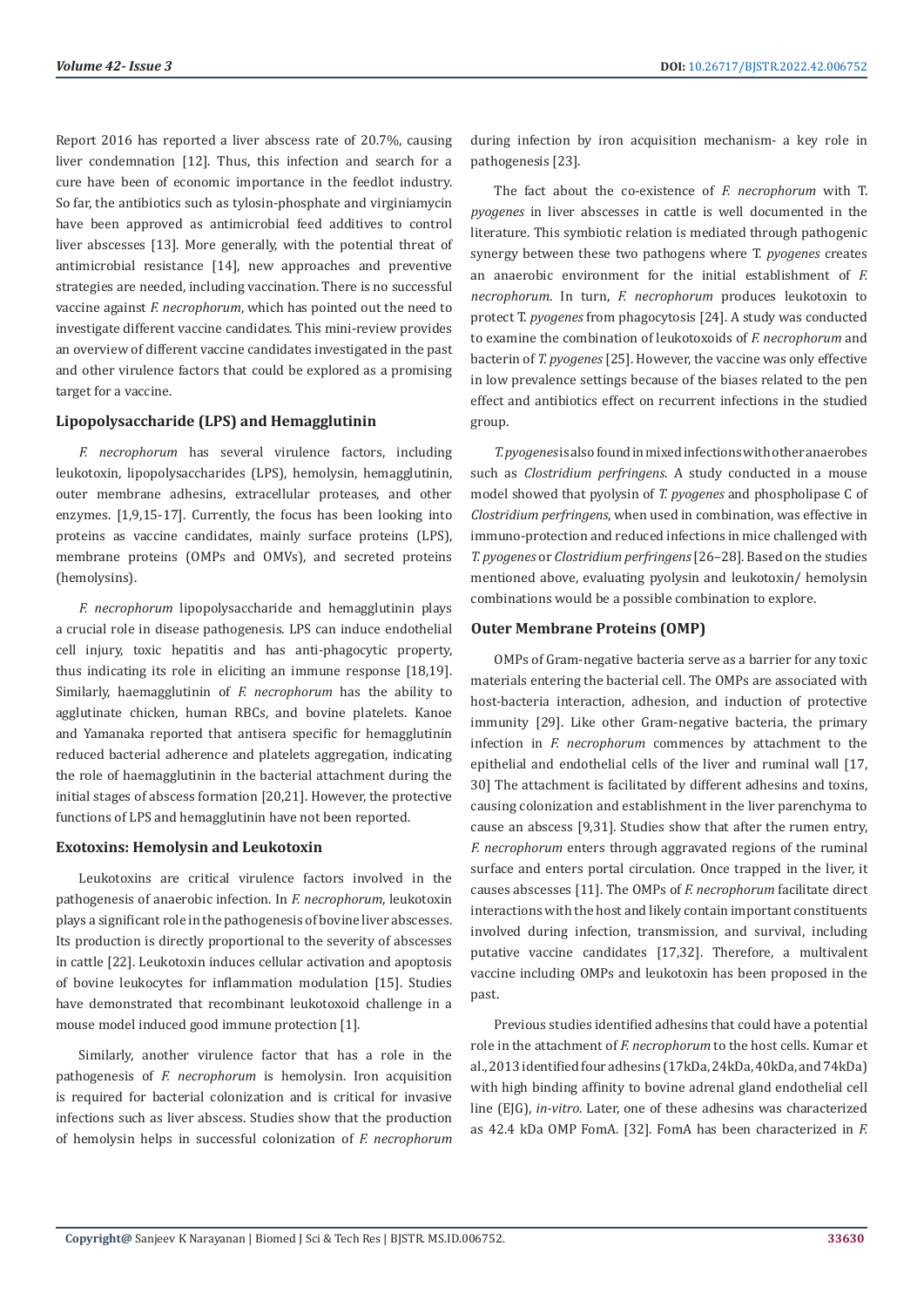*nucleatum* and *F. periodonticum* as well. Based on the N-terminal sequences, FomA protein in *F. necrophorum* has 96% homology with FomA of *F. nucleatum* [32]. This protein is immunogenic and plays a role in the attachment of bacteria to the host cells [33]. The FomA protein in *F. nucleatum* is TLR2 and voltage-dependent porin [34]. FomA is involved in NF-kB, regulating genes responsible for host immune response. The activation of NF-kB is through TLR2 dependent fashion [35], thus indicating FomA could trigger host immune response. These studies suggest that FomA could be a potential vaccine candidate for controlling *F. necrophorum* infections. However, detailed research on the mechanism of action and receptors is necessary to understand the virulence mechanism of FomA in *F. necrophorum*.

FadA (13.6 kDa) is another membrane protein extensively studied for its role in the adhesion, invasion, and colonization of *F. nucleatum* in the host body [36,37]. FadA interacts with the vascular endothelial cadherin causing endothelial impermeability to allow the bacteria to cross through the tight junction of endothelium and proliferate to cause infections [38]. Moreover, many studies have suggested FadA adhesion is significant in inducing inflammation and suppressing host immunity by modulating the E-cadherin/ßcatenin pathway leading to colorectal cancer (CRC) [39].

#### **OmpA and OmpH Family Protein**

OmpA is studied for its membrane-associated pathogenicity and biofilm formation in Gram-negative bacteria [40,41]. OmpA family proteins are attached to peptidoglycan layer (via diaminopimelic acid) with the conserved domain at the C terminus. [42]. These proteins are known for their role at different stages during infections, such as interfering with the complement system, adhesion to the host cell, and mediating biofilm formation in several Gram-negative pathogens such as *Pseudomonas, Escherichia coli, and Acinetobacter baumannii* [43]. OmpA also helps in the intracellular survival of bacterial pathogens [44–47].

OmpH, a structural component of OMP in Gram-negative bacteria, is closely related to the family of porins [48]. Immune efficacy of OmpH based vaccines preparation has been studied in bacterial species such as *Pasteurella multocida*. The OmpH based vaccine has been used for protecting swamp buffaloes from hemorrhagic septicemia in South Asian countries. [49]. OmpH has other functions as well such as in *Pseudomonas aeruginosa*, it provides stability to the outer membrane through interaction with lipopolysaccharide [50].

Hence, exploring and identifying these different OMP family proteins in *F. necrophorum* and their role in adhesion and inducing protective immunity during liver abscesses in cattle could be exploited to study their protective function and vaccine potential.

#### **Outer Membrane Vesicles (OMVs)**

Outer membrane vesicles (OMVs) are spherical, membraneenclosed nanostructures released during bacterial growth. These nanostructures are composed of periplasmic proteins, toxins and sometimes genetic materials [51]. The OMVs play an important role in transporting toxins into the host cell and modulating the host immune reponse [51,52]. Therefore, OMVs, as efficient vaccine candidates, have received significant attention. In most cases, OMVs are shown to positively minimize infections in animal models [53,54]. The OMV based vaccine is successfully approved for *Neisseria meningitidis* and is currently the only licensed vaccine in humans [55,56]. OMV has also been studied as a targeted drug delivery vehicle and vaccine adjuvants [57,58]. OMVs are identified in *Fusobacterium* species, including *F. nucleatum* [59]. The OMVs of *F. nucleatum* have modulated the innate immune response by promoting inflammation [35,60]. Based on the proteomics analysis, OMPs serve as the significant components of OMVs.

# **Conclusion**

OMPs and OMVs could be potential vaccine candidates to control *F. necrophorum* infections in cattle based on the virulence and immunomodulatory role observed in different bacterial species, including *Fusobacterium* species. Therefore, identifying and characterizing these OMPs and OMV components in *F. necrophorum* could widen the area to explore and develop an effective vaccine.

#### **Funding**

The work was supported by the Department of Comparative Pathobiology, College of Veterinary Medicine, Purdue University (USA).

# **Conflict of Interest**

The authors declare no conflict of interest.

#### **References**

- 1. [Narayanan SK, Chengappa MM, Stewart GC, Nagaraja TG \(2003\)](https://pubmed.ncbi.nlm.nih.gov/12713895/) [Immunogenicity and protective effects of truncated recombinant](https://pubmed.ncbi.nlm.nih.gov/12713895/) [leukotoxin proteins of Fusobacterium necrophorum in mice. Vet](https://pubmed.ncbi.nlm.nih.gov/12713895/) [Microbiol 93\(4\): 335-347.](https://pubmed.ncbi.nlm.nih.gov/12713895/)
- 2. [Johannesen KM, Kolekar SB, Greve N, Nielsen XC, Barfod TS, et al.](https://link.springer.com/article/10.1007/s10096-018-3394-4) [\(2018\) Differences in mortality in Fusobacterium necrophorum and](https://link.springer.com/article/10.1007/s10096-018-3394-4) [Fusobacterium nucleatum infections detected by culture and 16S rRNA](https://link.springer.com/article/10.1007/s10096-018-3394-4) [gene sequencing. Eur J Clin Microbiol Infect Dis 38: 75-80.](https://link.springer.com/article/10.1007/s10096-018-3394-4)
- 3. [Riordan T \(2007\) Human infection with Fusobacterium necrophorum](https://www.ncbi.nlm.nih.gov/labs/pmc/articles/PMC2176048/) [\(Necrobacillosis\), with a focus on Lemierre's syndrome. Clin Microbiol](https://www.ncbi.nlm.nih.gov/labs/pmc/articles/PMC2176048/) [Rev 20\(4\): 622-659.](https://www.ncbi.nlm.nih.gov/labs/pmc/articles/PMC2176048/)
- 4. [Zhang F, Nagaraja TG, George D, Stewart GC \(2006\) The two major](https://pubmed.ncbi.nlm.nih.gov/16303263/) [subspecies of Fusobacterium necrophorum have distinct leukotoxin](https://pubmed.ncbi.nlm.nih.gov/16303263/) [operon promoter regions. Vet Microbiol 112\(1\): 73-78.](https://pubmed.ncbi.nlm.nih.gov/16303263/)
- 5. [Nagaraja TG, Narayanan SK, Stewart GC, Chengappa MM \(2005\)](https://pubmed.ncbi.nlm.nih.gov/16701574/) [Fusobacterium necrophorum infections in animals: Pathogenesis and](https://pubmed.ncbi.nlm.nih.gov/16701574/)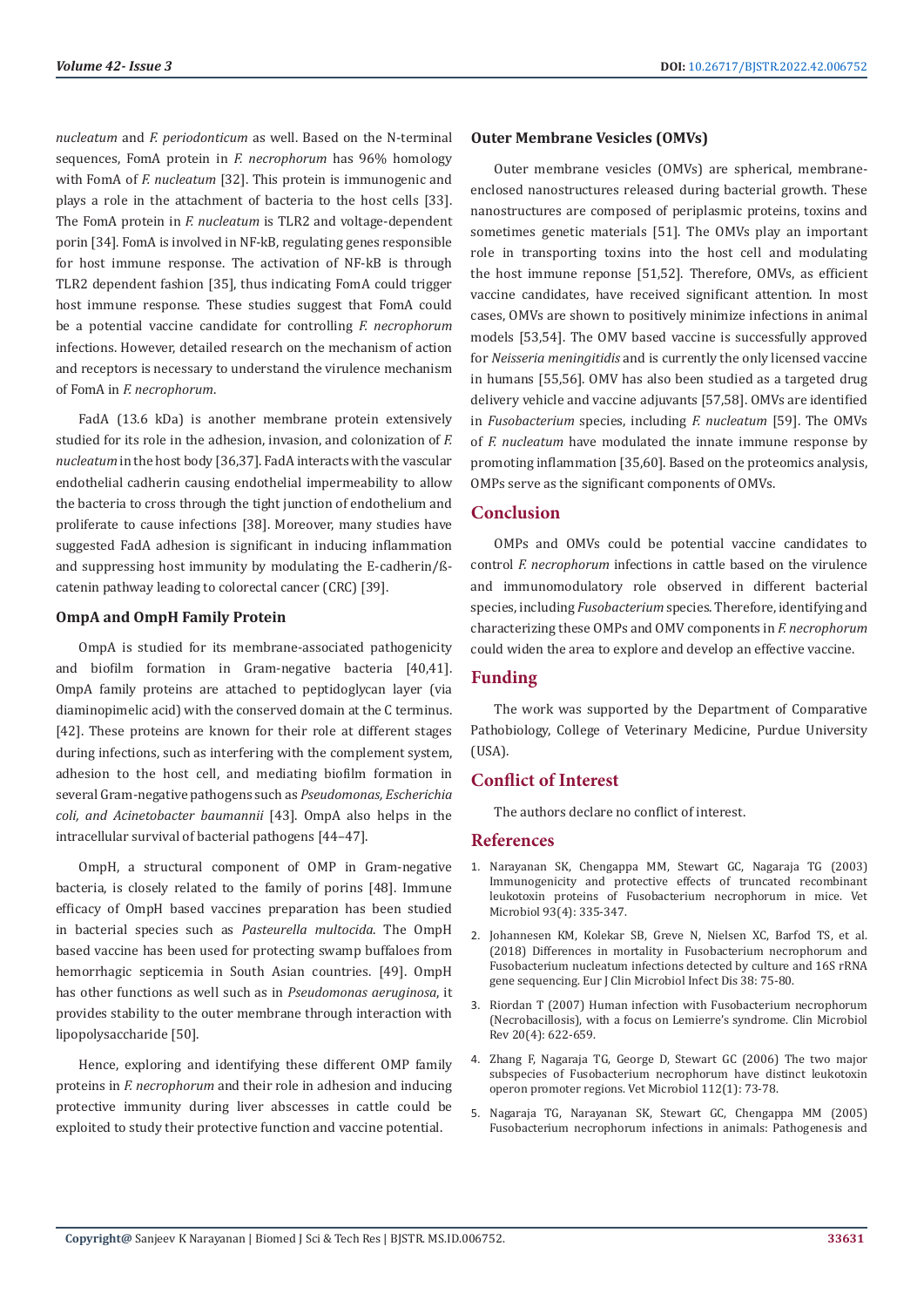[pathogenic mechanisms. Anaerobe 11\(4\): 239-246.](https://pubmed.ncbi.nlm.nih.gov/16701574/)

- 6. [Scanlan CM, Hathcock TL \(1983\) Bovine rumenitis liver abscess](https://pubmed.ncbi.nlm.nih.gov/6349929/)  [complex: a bacteriological review. Cornell Vet 73\(3\): 288-297.](https://pubmed.ncbi.nlm.nih.gov/6349929/)
- 7. [Nicholson LA, Morrow CJ, Corner LA, Hodgson ALM \(1994\) Phylogenetic](https://pubmed.ncbi.nlm.nih.gov/8186096/)  [relationship of Fusobacterium necrophorum A, AB, and B biotypes](https://pubmed.ncbi.nlm.nih.gov/8186096/)  [based upon 16S rRNA gene sequence analysis. Int J Syst Bacteriol 44\(2\):](https://pubmed.ncbi.nlm.nih.gov/8186096/)  [315-319](https://pubmed.ncbi.nlm.nih.gov/8186096/).
- 8. [Narayanan SK, Nagaraja TG, Okwumabua O, Staats J, Chengappa MM, et](https://pubmed.ncbi.nlm.nih.gov/9406386/)  [al. \(1997\) Ribotyping to compare Fusobacterium necrophorum isolates](https://pubmed.ncbi.nlm.nih.gov/9406386/)  [from bovine liver abscesses, ruminal walls, and ruminal contents. Appl](https://pubmed.ncbi.nlm.nih.gov/9406386/)  [Environ Microbiol 63\(12\): 4671-4678.](https://pubmed.ncbi.nlm.nih.gov/9406386/)
- 9. [Nagaraja TG, Narayanan SK, Stewart GC, Chengappa MM \(2005\)](https://pubmed.ncbi.nlm.nih.gov/16701574/)  [Fusobacterium necrophorum infections in animals: Pathogenesis and](https://pubmed.ncbi.nlm.nih.gov/16701574/)  [pathogenic mechanisms. Anaerobe 11\(4\): 239-246.](https://pubmed.ncbi.nlm.nih.gov/16701574/)
- 10. [Amachawadi RG, Tom WA, Hays MP, Fernando SC, Hardwidge PR, et al.](https://academic.oup.com/jas/article-abstract/99/4/skab076/6161324)  [\(2021\) Bacterial community analysis of purulent material from liver](https://academic.oup.com/jas/article-abstract/99/4/skab076/6161324)  [abscesses of crossbred cattle and Holstein steers fed finishing diets with](https://academic.oup.com/jas/article-abstract/99/4/skab076/6161324)  [or without tylosin. J Anim Sci 99\(4\).](https://academic.oup.com/jas/article-abstract/99/4/skab076/6161324)
- 11. [Tadepalli S, Narayanan SK, Stewart GC, Chengappa MM, Nagaraja TG](https://pubmed.ncbi.nlm.nih.gov/18595747/)  [\(2009\) Fusobacterium necrophorum: A ruminal bacterium that invades](https://pubmed.ncbi.nlm.nih.gov/18595747/)  [liver to cause abscesses in cattle. Anaerobe 15\(1-2\): 36-43.](https://pubmed.ncbi.nlm.nih.gov/18595747/)
- 12. [Harris MK, Eastwood LC, Boykin CA, Arnold AN, Gehring KB, et al.](https://academic.oup.com/tas/article/2/1/37/4820337)  [\(2018\) National Beef Quality Audit-2016: Assessment of cattle hide](https://academic.oup.com/tas/article/2/1/37/4820337)  [characteristics, offal condemnations, and carcass traits to determine the](https://academic.oup.com/tas/article/2/1/37/4820337)  [quality status of the market cow and bull beef industry. Transl Anim Sci](https://academic.oup.com/tas/article/2/1/37/4820337)  [2\(1\): 37-49.](https://academic.oup.com/tas/article/2/1/37/4820337)
- 13. Nagaraja TG, Sun Y, Wallace N, Kemp KE, Parrott CJ (1999) Effects [of tylosin on concentrations of Fusobacterium necrophorum and](https://pubmed.ncbi.nlm.nih.gov/10490072/)  [fermentation products in the rumen of cattle fed a high-concentrate diet.](https://pubmed.ncbi.nlm.nih.gov/10490072/)  [Am J Vet Res 60\(9\): 1061-1065.](https://pubmed.ncbi.nlm.nih.gov/10490072/)
- 14. [Müller HC, Van Bibber-Krueger CL, Ogunrinu OJ, Amachawadi RG,](https://pubmed.ncbi.nlm.nih.gov/29718254/)  [Scott HM, et al. \(2018\) Effects of intermittent feeding of tylosin](https://pubmed.ncbi.nlm.nih.gov/29718254/)  [phosphate during the finishing period on feedlot performance, carcass](https://pubmed.ncbi.nlm.nih.gov/29718254/)  [characteristics, antimicrobial resistance, and incidence and severity of](https://pubmed.ncbi.nlm.nih.gov/29718254/)  [liver abscesses in steers. J Anim Sci 96\(7\): 2877-2885.](https://pubmed.ncbi.nlm.nih.gov/29718254/)
- 15. [Narayanan S, Stewart GC, Chengappa MM, Willard L, Shuman W, et al.](https://www.ncbi.nlm.nih.gov/labs/pmc/articles/PMC128195/)  [\(2002\) Fusobacterium necrophorum leukotoxin induces activation and](https://www.ncbi.nlm.nih.gov/labs/pmc/articles/PMC128195/)  [apoptosis of bovine leukocytes. Infect Immun 70\(8\): 4609-4620.](https://www.ncbi.nlm.nih.gov/labs/pmc/articles/PMC128195/)
- 16. [Tadepalli S, Stewart GC, Nagaraja TG, Narayanan SK \(2008\) Leukotoxin](https://pubmed.ncbi.nlm.nih.gov/17988899/)  [operon and differential expressions of the leukotoxin gene in bovine](https://pubmed.ncbi.nlm.nih.gov/17988899/)  [Fusobacterium necrophorum subspecies. Anaerobe 14\(1\): 13-18](https://pubmed.ncbi.nlm.nih.gov/17988899/).
- 17. [Kumar A, Gart E, Nagaraja TG, Narayanan S \(2013\) Adhesion of](https://pubmed.ncbi.nlm.nih.gov/23153522/)  [Fusobacterium necrophorum to bovine endothelial cells is mediated by](https://pubmed.ncbi.nlm.nih.gov/23153522/)  [outer membrane proteins. Vet Microbiol 162\(2-4\): 813-818.](https://pubmed.ncbi.nlm.nih.gov/23153522/)
- 18. [Kanoe M, Kiritani M, Inoue M \(1995\) Local skin reaction in mice and](https://pubmed.ncbi.nlm.nih.gov/7476558/)  [guinea pigs induced by a single intradermal inoculation of Fusobacterium](https://pubmed.ncbi.nlm.nih.gov/7476558/)  [necrophorum lipopolysaccharide. Microbios 81\(327\): 93-101](https://pubmed.ncbi.nlm.nih.gov/7476558/).
- 19. [Nakajima Y, Nakamura K, Takeuchi S \(1985\) Effects of the Components of](https://www.jstage.jst.go.jp/article/jvms1939/47/4/47_4_589/_article)  [Fusobacterium necrophorum in Experimental Liver Abscess Formation](https://www.jstage.jst.go.jp/article/jvms1939/47/4/47_4_589/_article)  [in Mice. Jpn J Vet Sci 47\(4\): 589-595.](https://www.jstage.jst.go.jp/article/jvms1939/47/4/47_4_589/_article)
- 20. [Kanoe M, Yamanaka M \(1989\) Bovine platelet aggregation by](https://pubmed.ncbi.nlm.nih.gov/2657068/)  [Fusobacterium necrophorum. J Med Microbiol 29\(1\): 13-17](https://pubmed.ncbi.nlm.nih.gov/2657068/).
- 21. [Kanoe M, Iwaki K \(1987\) Adherence of Fusobacterium necrophorum to](https://pubmed.ncbi.nlm.nih.gov/3820273/)  [bovine ruminal cells. J Med Microbiol 23\(1\): 69-73](https://pubmed.ncbi.nlm.nih.gov/3820273/).
- 22. [Pillai DK, Amachawadi RG, Baca G, Narayanan SK, Nagaraja TG \(2021\)](https://www.sciencedirect.com/science/article/abs/pii/S1075996421000275)  [Leukotoxin production by Fusobacterium necrophorum strains in](https://www.sciencedirect.com/science/article/abs/pii/S1075996421000275)  [relation to severity of liver abscesses in cattle. Anaerobe 69: 102344.](https://www.sciencedirect.com/science/article/abs/pii/S1075996421000275)
- 23. [Amoako KK, Goto Y, Misawa N, Xu DL, Shinjo T \(1998\) The](https://pubmed.ncbi.nlm.nih.gov/9812364/) [erythrocyte receptor for Fusobacterium necrophorum hemolysin:](https://pubmed.ncbi.nlm.nih.gov/9812364/) [phosphatidylcholine as a possible candidate. FEMS Microbiol Lett](https://pubmed.ncbi.nlm.nih.gov/9812364/) [168\(1\): 65-70.](https://pubmed.ncbi.nlm.nih.gov/9812364/)
- 24. [Takeuchi S, Nakajima Y, Hashimoto K \(1983\) Pathogenic synergism of](https://www.cabi.org/ISC/abstract/19842239964) [Fusobacterium necrophorum and other bacteria in formation of liver](https://www.cabi.org/ISC/abstract/19842239964) [abscess in BALB/c mice. Japanese J Vet Sci 45\(6\): 775-781.](https://www.cabi.org/ISC/abstract/19842239964)
- 25. [Jones G, Jayappa H, Hunsaker B, Sweeney D, Rapp Gabrielson V, et al.](https://journals.tdl.org/bovine/index.php/bovine/article/view/1696) [\(2004\) Efficacy of an Arcanobacterium pyogenes Fusobacterium](https://journals.tdl.org/bovine/index.php/bovine/article/view/1696) [necrophorum bacterin-toxoid as an aid in the prevention of liver](https://journals.tdl.org/bovine/index.php/bovine/article/view/1696) [abscesses in feedlot cattle. Bov Pract 38\(1\): 36-44](https://journals.tdl.org/bovine/index.php/bovine/article/view/1696).
- 26. [Jost BH, Songer JG, Billington SJ \(1999\) An Arcanobacterium](https://pubmed.ncbi.nlm.nih.gov/10085010/) [\(Actinomyces\) pyogenes mutant deficient in production of the pore](https://pubmed.ncbi.nlm.nih.gov/10085010/)[forming cytolysin pyolysin has reduced virulence. Infect Immun 67\(4\):](https://pubmed.ncbi.nlm.nih.gov/10085010/) [1723-1728.](https://pubmed.ncbi.nlm.nih.gov/10085010/)
- 27. [Hu Y, Zhang W, Bao J, Wu Y, Yan M, et al. \(2016\) A chimeric protein](https://pubmed.ncbi.nlm.nih.gov/27473983/) [composed of the binding domains of Clostridium perfringens](https://pubmed.ncbi.nlm.nih.gov/27473983/) [phospholipase C and Trueperella pyogenes pyolysin induces partial](https://pubmed.ncbi.nlm.nih.gov/27473983/) [immunoprotection in a mouse model. Res Vet Sci 107: 106-115.](https://pubmed.ncbi.nlm.nih.gov/27473983/)
- 28. [Huang T, Song X, Jing J, Zhao K, Shen Y, et al. \(2018\) Chitosan-](https://www.ncbi.nlm.nih.gov/labs/pmc/articles/PMC5787914/)[DNA nanoparticles enhanced the immunogenicity of multivalent](https://www.ncbi.nlm.nih.gov/labs/pmc/articles/PMC5787914/) [DNA vaccination on mice against Trueperella pyogenes infection. J](https://www.ncbi.nlm.nih.gov/labs/pmc/articles/PMC5787914/) [Nanobiotechnology 16\(8\): 1-15.](https://www.ncbi.nlm.nih.gov/labs/pmc/articles/PMC5787914/)
- 29. [Sharma A, Yadav SP, Sarma D, Mukhopadhaya A \(2022\) Modulation of](https://www.sciencedirect.com/science/article/abs/pii/S1876162321000808) [host cellular responses by gram-negative bacterial porins. Adv Protein](https://www.sciencedirect.com/science/article/abs/pii/S1876162321000808) [Chem Struct Biol 128: 35-77.](https://www.sciencedirect.com/science/article/abs/pii/S1876162321000808)
- 30. [Tan ZL, Nagaraja TG, Chengappa MM \(1996\) Fusobacterium](https://pubmed.ncbi.nlm.nih.gov/8711893/) [necrophorum infections: virulence factors, pathogenic mechanism and](https://pubmed.ncbi.nlm.nih.gov/8711893/) [control measures. Vet Res Commun 20\(2\): 113-140.](https://pubmed.ncbi.nlm.nih.gov/8711893/)
- 31. [Li J, Clinkenbeard KD, Ritchey JW \(1999\) Bovine CD18 identified as a](https://pubmed.ncbi.nlm.nih.gov/10414364/) [species specific receptor for Pasteurella haemolytica leukotoxin. Vet](https://pubmed.ncbi.nlm.nih.gov/10414364/) [Microbiol 67\(2\): 91-97.](https://pubmed.ncbi.nlm.nih.gov/10414364/)
- 32. [Kumar A, Menon S, Nagaraja TG, Narayanan S \(2015\) Identification of](https://pubmed.ncbi.nlm.nih.gov/25601800/) [an outer membrane protein of Fusobacterium necrophorum subsp.](https://pubmed.ncbi.nlm.nih.gov/25601800/) [necrophorum that binds with high affinity to bovine endothelial cells.](https://pubmed.ncbi.nlm.nih.gov/25601800/) [Vet Microbiol 176\(1-2\): 196-201.](https://pubmed.ncbi.nlm.nih.gov/25601800/)
- 33. [Menon S, Pillai DK, Narayanan S \(2018\) Characterization of](https://pubmed.ncbi.nlm.nih.gov/29408599/) [Fusobacterium necrophorum subsp. necrophorum outer membrane](https://pubmed.ncbi.nlm.nih.gov/29408599/) [proteins. Anaerobe 50: 101-105.](https://pubmed.ncbi.nlm.nih.gov/29408599/)
- 34. [Toussi DN, Liu X, Massari P \(2012\) The FomA porin from Fusobacterium](https://pubmed.ncbi.nlm.nih.gov/22623652/) [nucleatum is a toll-like receptor 2 agonist with immune adjuvant activity.](https://pubmed.ncbi.nlm.nih.gov/22623652/) [Clin Vaccine Immunol 19\(7\): 1093-1101.](https://pubmed.ncbi.nlm.nih.gov/22623652/)
- 35. [Martin-Gallausiaux C, Malabirade A, Habier J, Wilmes P \(2020\)](https://www.frontiersin.org/articles/10.3389/fimmu.2020.583644/full) [Fusobacterium nucleatum Extracellular Vesicles Modulate Gut Epithelial](https://www.frontiersin.org/articles/10.3389/fimmu.2020.583644/full) [Cell Innate Immunity via FomA and TLR2. Front Immunol 11: 583644.](https://www.frontiersin.org/articles/10.3389/fimmu.2020.583644/full)
- 36. [Han YW, Ikegami A, Rajanna C, Kawsar HI, Zhou Y, et al. \(2005\)](https://pubmed.ncbi.nlm.nih.gov/16030227/) [Identification and characterization of a novel adhesin unique to oral](https://pubmed.ncbi.nlm.nih.gov/16030227/) [fusobacteria. J Bacteriol 187\(15\): 5330-5340.](https://pubmed.ncbi.nlm.nih.gov/16030227/)
- 37. [Liu P, Liu Y, Wang J, Guo Y, Zhang Y, et al. \(2014\) Detection of Fusobacterium](https://pubmed.ncbi.nlm.nih.gov/24416378/) [nucleatum and fadA adhesin gene in patients with orthodontic gingivitis](https://pubmed.ncbi.nlm.nih.gov/24416378/) [and non-orthodontic periodontal inflammation. PLoS One 9\(1\): e85280.](https://pubmed.ncbi.nlm.nih.gov/24416378/)
- 38. [Fardini Y, Wang X, Témoin S, Nithianantham S, Lee D, et al. \(2011\)](https://pubmed.ncbi.nlm.nih.gov/22040113/) [Fusobacterium nucleatum adhesin FadA binds vascular- endothelial](https://pubmed.ncbi.nlm.nih.gov/22040113/) [cadherin and alters endothelial integrity. Mol Microbiol 82\(6\): 1468-](https://pubmed.ncbi.nlm.nih.gov/22040113/) [1480.](https://pubmed.ncbi.nlm.nih.gov/22040113/)
- 39. [Guo P, Tian Z, Kong X, Yang L, Shan X, et al. \(2020\) FadA promotes](https://pubmed.ncbi.nlm.nih.gov/32993749/) [DNA damage and progression of Fusobacterium nucleatum-induced](https://pubmed.ncbi.nlm.nih.gov/32993749/) [colorectal cancer through up-regulation of chk2. J Exp Clin Cancer Res](https://pubmed.ncbi.nlm.nih.gov/32993749/)